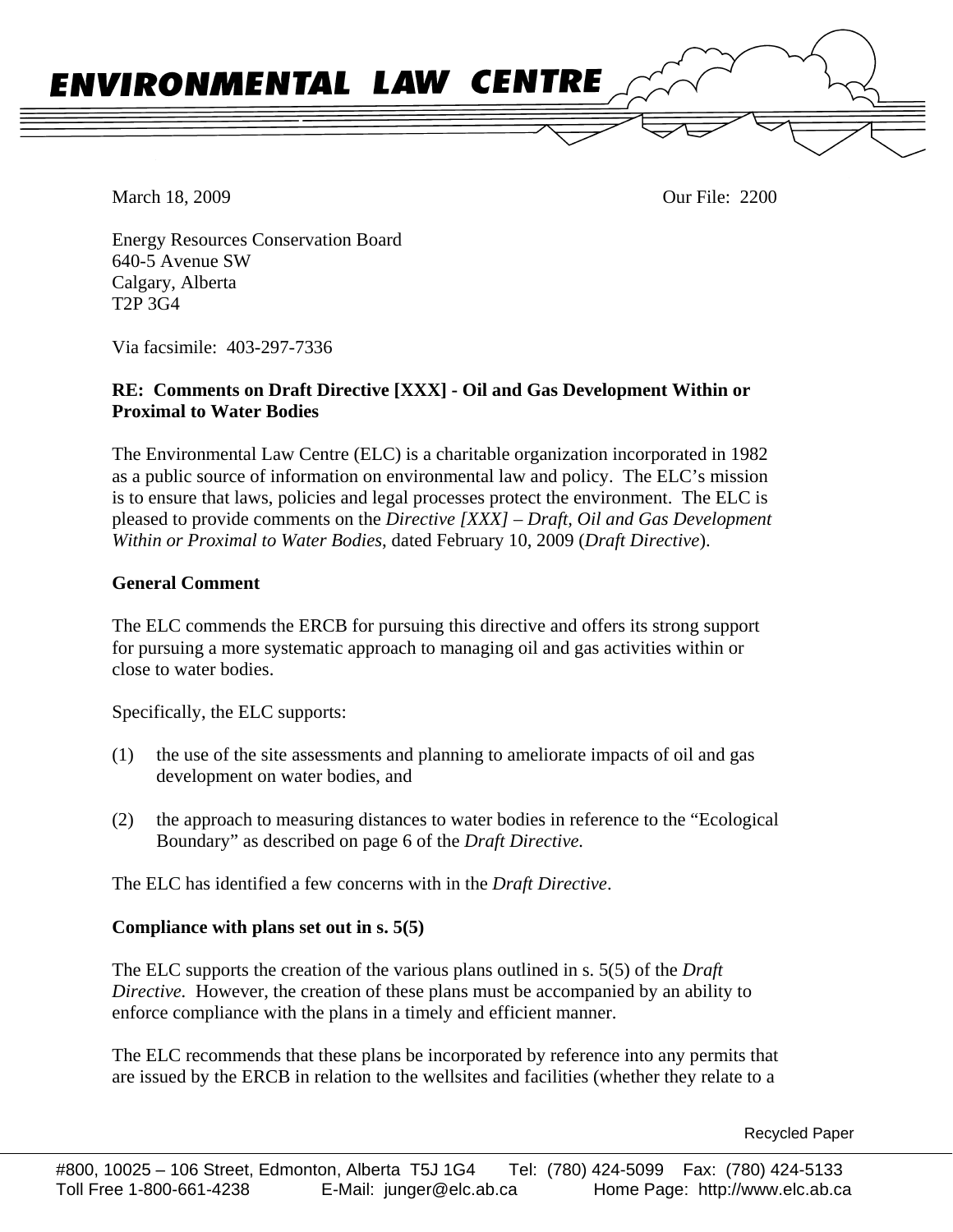routine or non-routine application). The plans should be publicly available to allow landowners and other interested parties to monitor compliance.

# **Potential knowledge gaps the in desktop review in s.6 of the Draft Directive**

Section 5(4) sets out appropriate criteria to assess an area for specific site sensitivities including drainage, hydrologic conditions, soil characteristics (relevant to infiltration and transport), the presence of native and rare plant communities and use of areas by wildlife and more specifically species at risk. Section 6 indicates that this assessment is don by a desktop review while the planning, required under s. 5(5), is done by site visit.

The ELC recommends amending the review to adequately deal with knowledge gaps in a desktop review. More specifically where hydrologic, soil characteristic, and species composition or habitat information is not available through the desktop review a site visit and scientifically rigorous site assessment must be conducted. This in turn would also act as an incentive to avoid carrying out activities within the 100 metre buffer.

## **Clarity around** *Water Act* **approvals and 30 metre non-routine applications (s. 5(5))**

The *Water Act* prescribes the need to obtain an approval for any works or activities that result in disturbing ground that may cause or may become capable of causing siltation of water or causing an effect on the aquatic environment. In this regard an approval from Alberta Environment may be required for activities on uplands surrounding water bodies. In its current form the *Draft Directive* may lead to confusion about this requirement.

Specifically, the *Draft Directive* may create confusion at Figure 1 where it states that an Alberta Environment approval must be applied for if the "activity is within a water body". Moreover, the setting of the non-routine application of 30 metres may foster the perception that only activities directly in a water body are covered by the *Water Act*.

The ELC submits that activities that occur within 30 metres of a water body have a significant probability of incurring impacts on water bodies for which approvals may be required from Alberta Environment. This is particularly the case where disturbance of land (and not simply the well centre) is within the 30 metre distance.

While s.5(3) of the *Draft Directive* recognizes that a site assessment may identify that a *Water Act* approval must be obtained this may be misconstrued in light of allowances for activities within 30 metres (as a non-routine application).

It is recognized that the ERCB does not regulate compliance with the *Water Act* but the *Draft Directive* should be clear regarding these potential regulatory requirements. A provincial regulatory framework for riparian area setbacks would be of assistance in this regard.

Recycled Paper